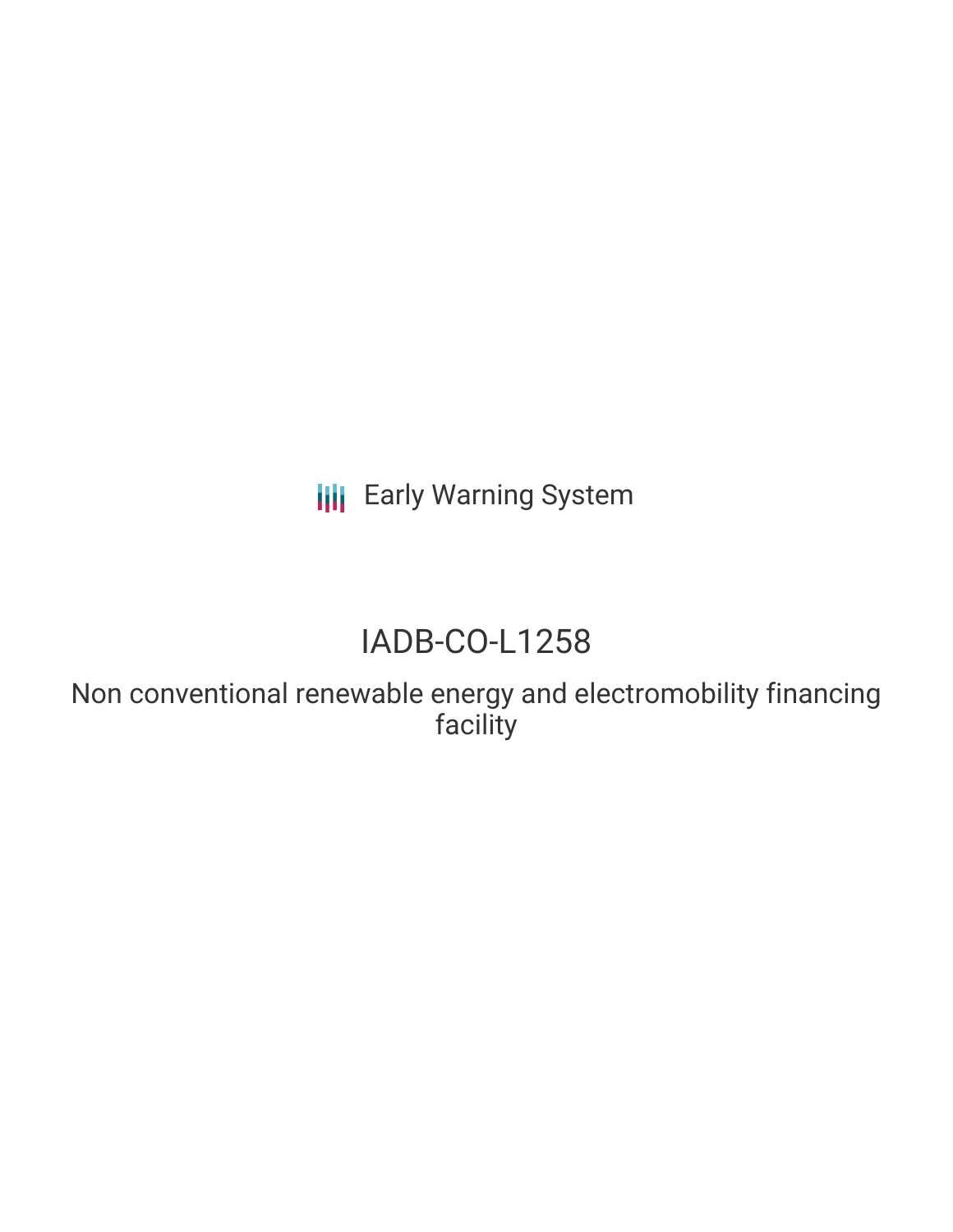

### Early Warning System Non conventional renewable energy and electromobility financing facility

#### **Quick Facts**

| <b>Countries</b>               | Colombia                               |
|--------------------------------|----------------------------------------|
| <b>Financial Institutions</b>  | Inter-American Development Bank (IADB) |
| <b>Status</b>                  | Proposed                               |
| <b>Bank Risk Rating</b>        |                                        |
| <b>Borrower</b>                | Government of Colombia                 |
| <b>Sectors</b>                 | Energy, Infrastructure                 |
| <b>Investment Type(s)</b>      | Loan                                   |
| <b>Investment Amount (USD)</b> | \$90.00 million                        |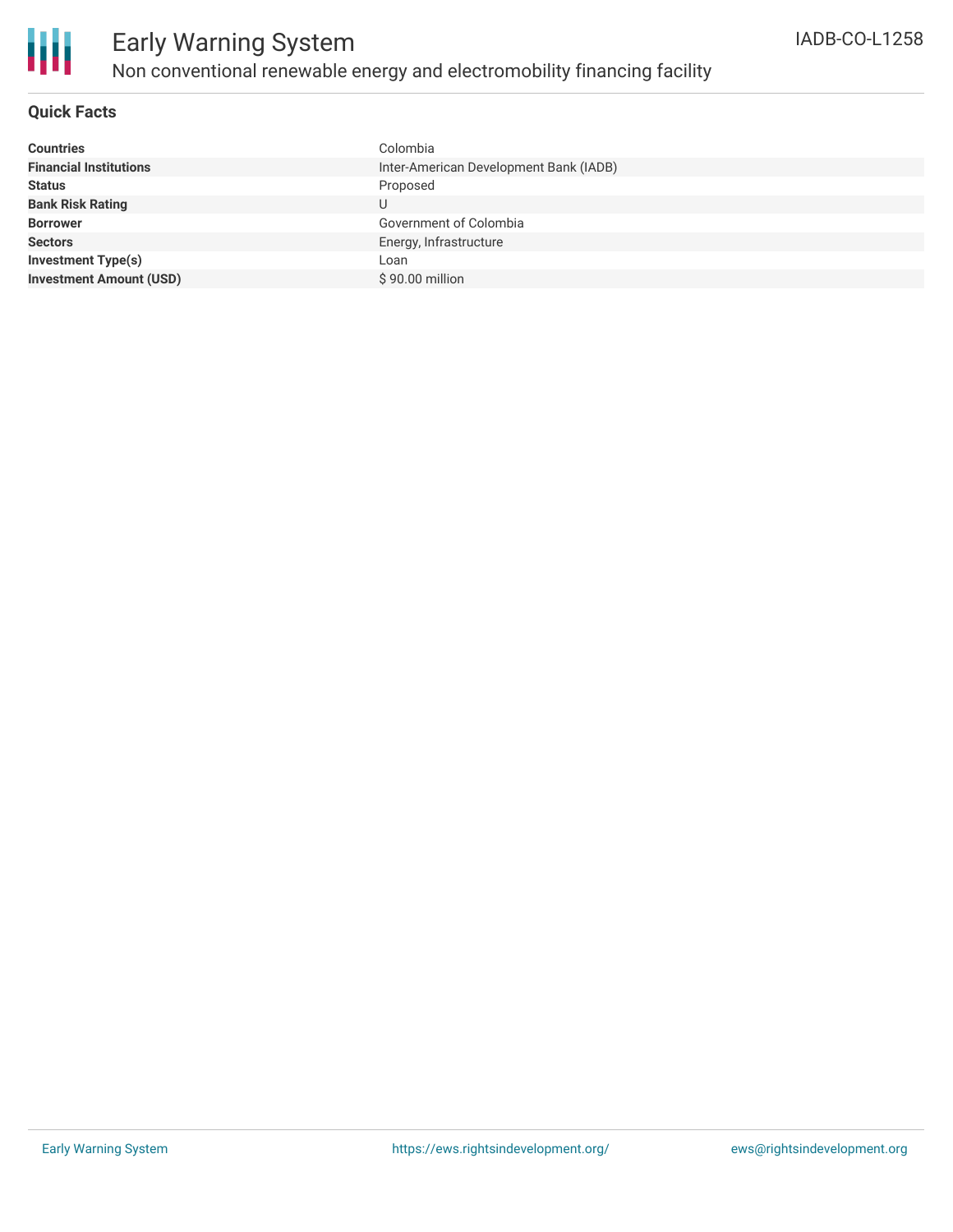

### Early Warning System Non conventional renewable energy and electromobility financing facility

### **Project Description**

The Program aims to reduce CO2 emissions and support the energy sector transition by developing a project financing facility for non-conventional renewable energy projects and electromobility in Colombia.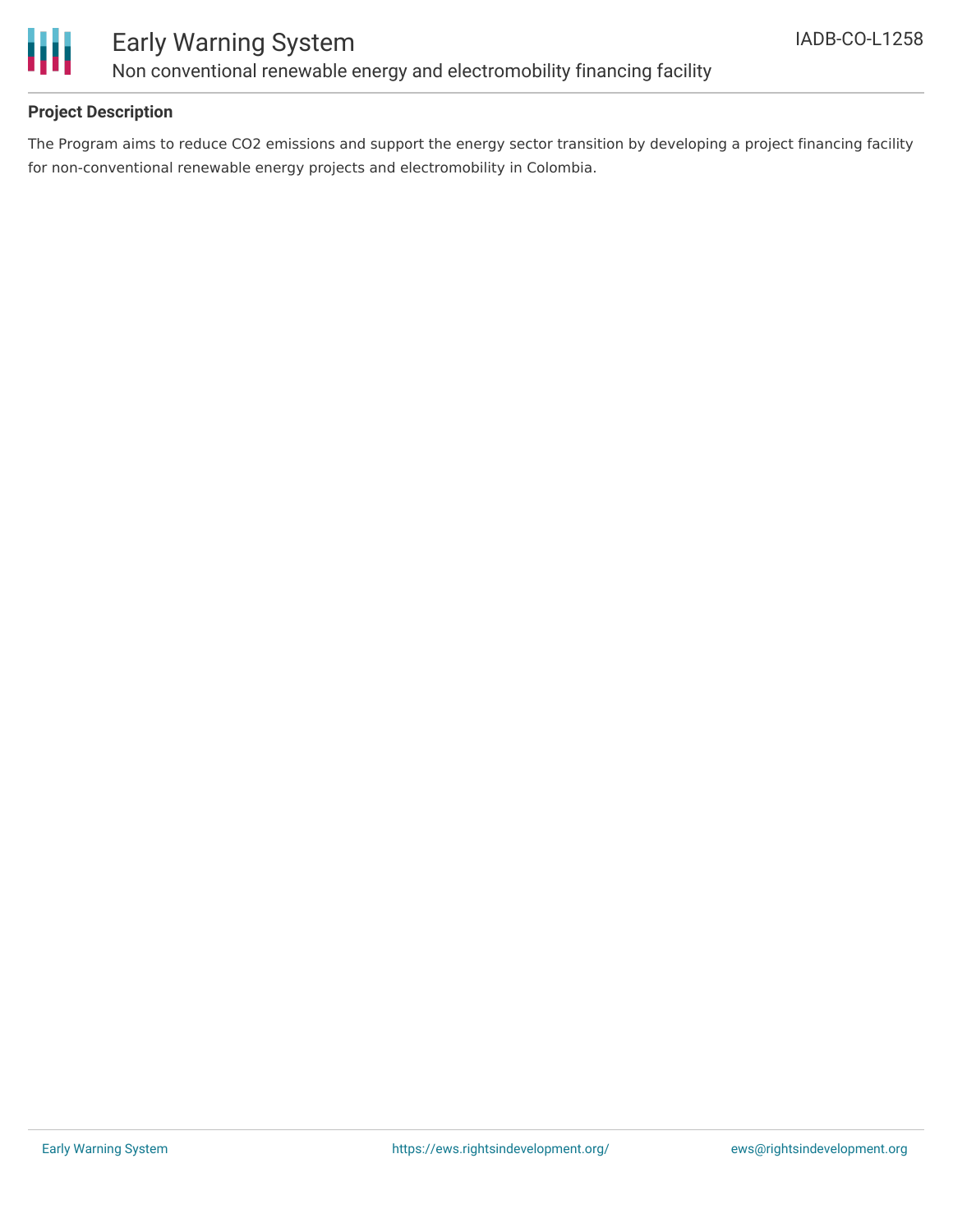

### Early Warning System Non conventional renewable energy and electromobility financing facility

#### **Investment Description**

• Inter-American Development Bank (IADB)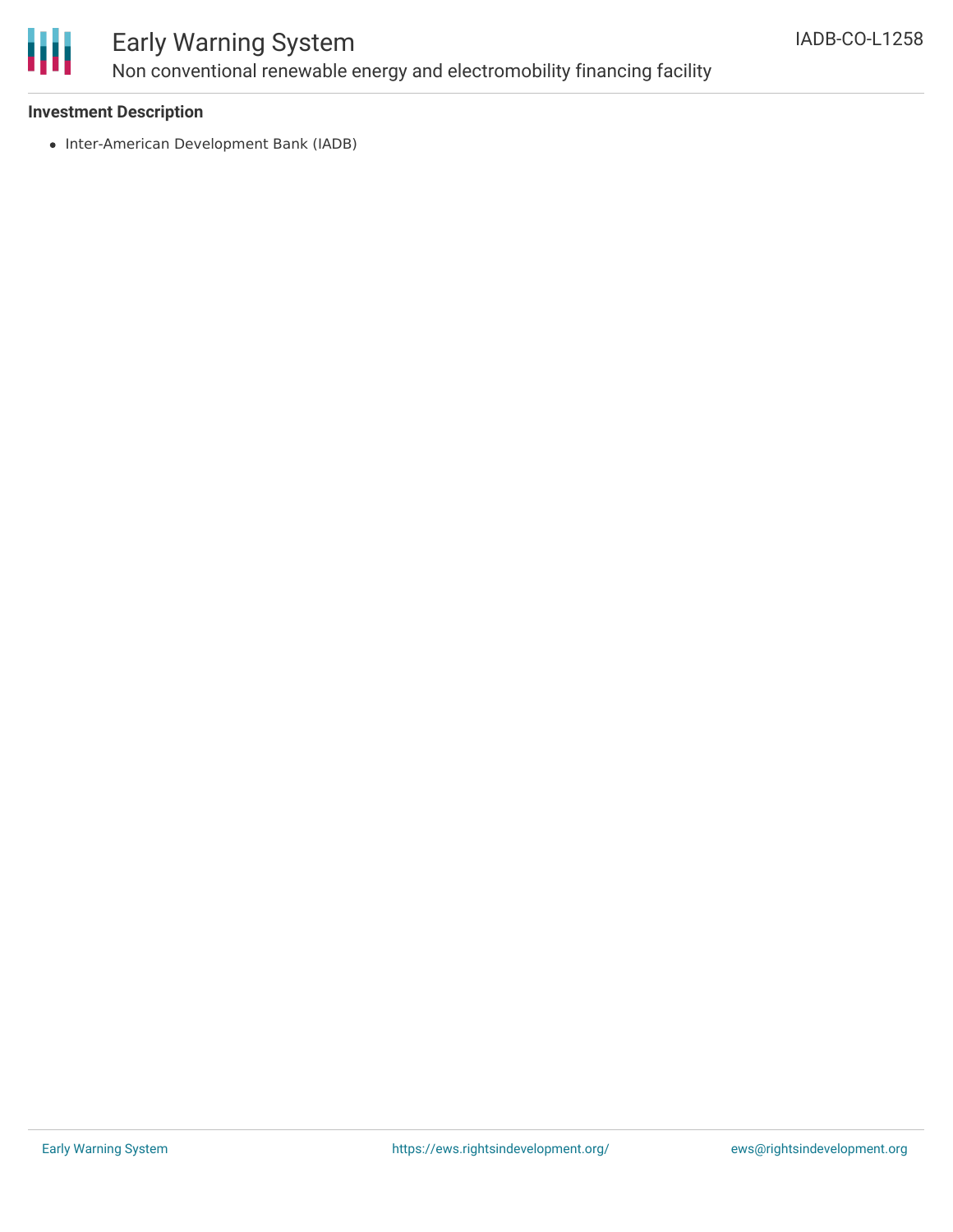### **Contact Information**

ACCOUNTABILITY MECHANISM OF IADB

The Independent Consultation and Investigation Mechanism (MICI) is the independent complaint mechanism and fact-finding body for people who have been or are likely to be adversely affected by an Inter-American Development Bank (IDB) or Inter-American Investment Corporation (IIC)-funded project. If you submit a complaint to MICI, they may assist you in addressing the problems you raised through a dispute-resolution process with those implementing the project and/or through an investigation to assess whether the IDB or IIC is following its own policies for preventing or mitigating harm to people or the environment. You can submit a complaint by sending an email to MICI@iadb.org. You can learn more about the MICI and how to file a complaint at http://www.iadb.org/en/mici/mici,1752.html (in English) or http://www.iadb.org/es/mici/mici,1752.html (Spanish).

The Colombian contact information was not available at the moment of the snapshot.